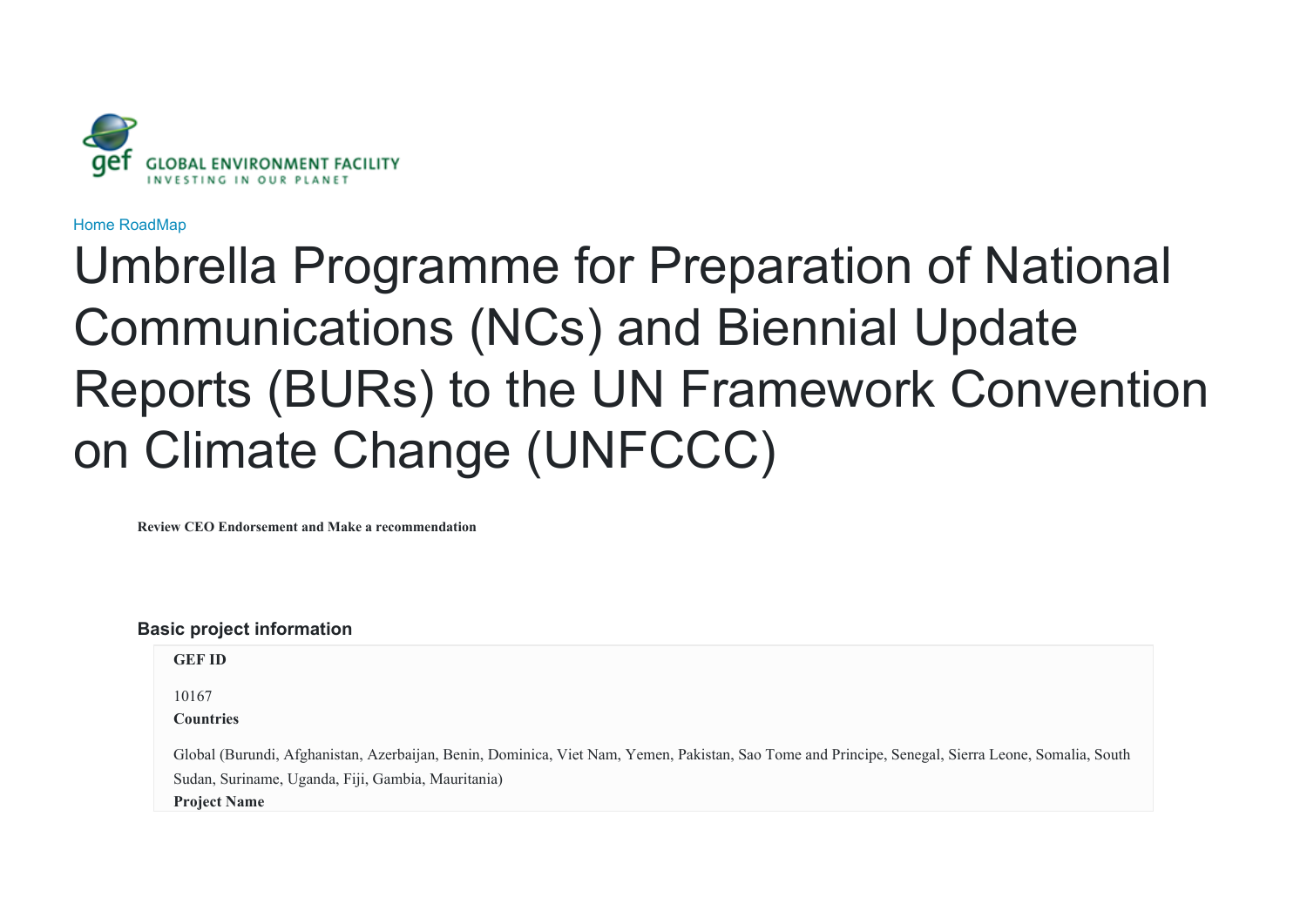| Umbrella Programme for Preparation of National Communications (NCs) and Biennial Update Reports (BURs) to the UN Framework Convention on |
|------------------------------------------------------------------------------------------------------------------------------------------|
| Climate Change (UNFCCC)                                                                                                                  |
| <b>Agencies</b>                                                                                                                          |
| <b>UNEP</b>                                                                                                                              |
| Date received by PM                                                                                                                      |
|                                                                                                                                          |
| 2/27/2020                                                                                                                                |
| <b>Review completed by PM</b>                                                                                                            |
| <b>Program Manager</b>                                                                                                                   |
| Milena Vasquez                                                                                                                           |
| <b>Focal Area</b>                                                                                                                        |
|                                                                                                                                          |
| Climate Change                                                                                                                           |
| <b>Project Type</b>                                                                                                                      |
| EA                                                                                                                                       |

# **Non-Expedited Enabling Activity req (PIF) Non-Expedited Enabling Activity req (CEO)**

**Part 1: Project Information** 

**Focal area elements** 

**Is the enabling activity aligned with the relevant GEF focal area elements as indicated in Table A and as defined by the GEF 7 Programming Directions?**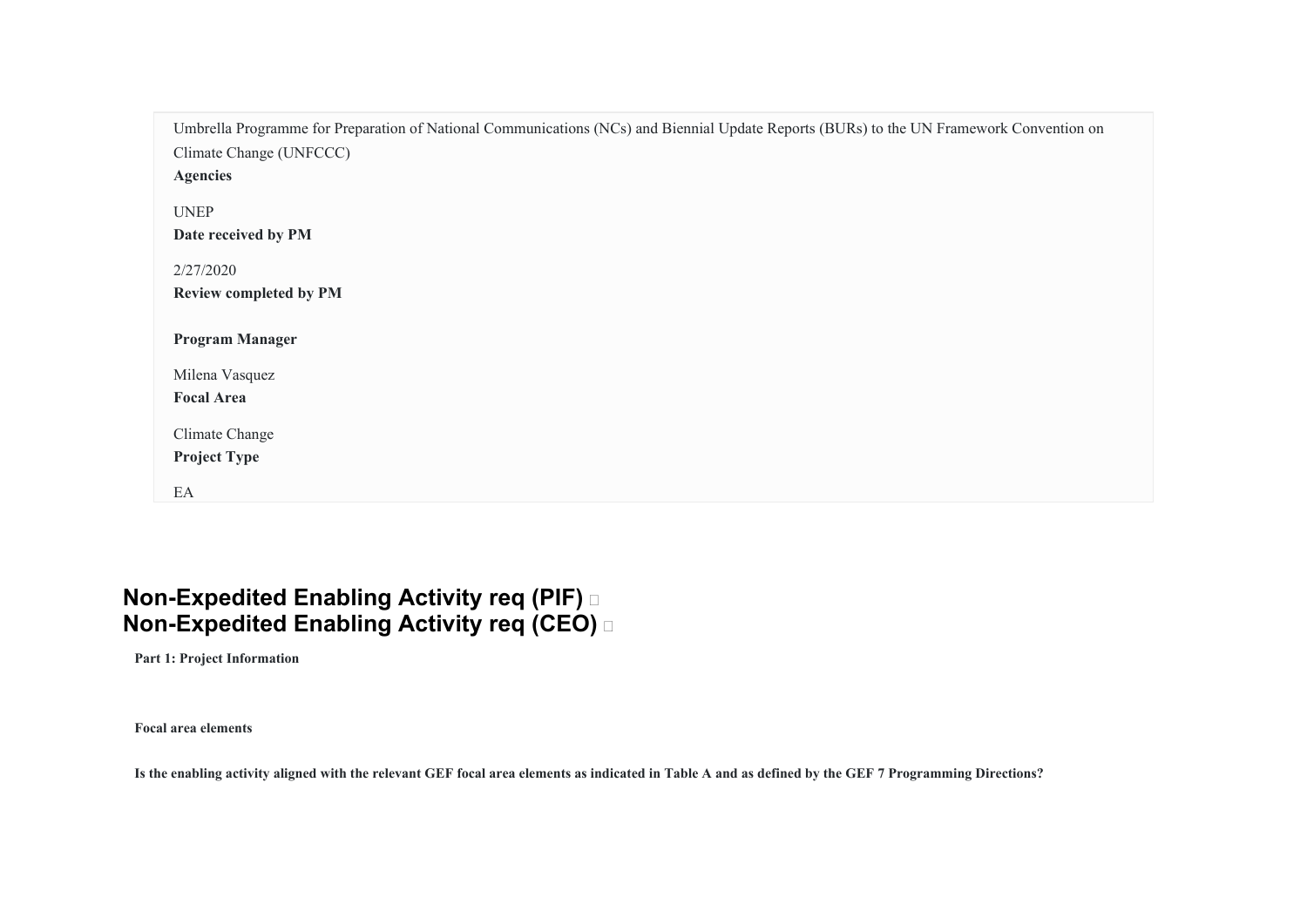#### **Secretariat Comment at PIF/Work Program Inclusion**

3/11/2020: Yes, the enabling activity is aligned with the climate change enabling activity objectives.

#### **Agency Response**

**Project description summary** 

**Is the project structure/ design appropriate to achieve the expected outcomes and outputs as in Table B and described in the project document?** 

#### **Secretariat Comment at PIF/Work Program Inclusion**

3/11/2020: Overall the project structure and design is appropriate. However, we have the following comments:

- We note that in the summary of changes made, the Gambia report that is no longer being supported was actually its Fourth National Communication not its NC3.

- Under consistency with national priorities, we note that there is reference to CBIT projects in Burundi, Senegal, and Somalia for which there is no submitted CBIT concept. Please remove this reference. Also, we note that Pakistan does in fact have a CBIT proposal submitted.

- Also under consistency with national priorities, we note that the UNEP-GEF TNA Phase IV project also includes Somalia. Please add. We note that Rwanda has submitted its Round 2 TNA too so the checkmark could be replaced by "Round 2" for consistency. We also note that Kuwait has not submitted a TNA so the checkmark should be removed.

- Under Component 2, we suggest to adjust the timeline allotted for the preparation of the BUR projects and NC/BUR projects to enable sufficient time for submission based on recent discussions with the agency. In order to allow up to 6 months for internal approval processes and submission to UNFCCC, we suggest limiting the report preparation time to 14 months and 26 months (or at least lower than the proposed 20 and 32 months). This should enable countries to finish the reports with sufficient time to account for delays in submissions and still maintain the target submission date.

- In Annex A: project results framework, we note the target deadlines for BURs and NCs under the program. We suggest splitting the target into submission and completion to have additional data points to track completion and potential submission delays.

5/15/2020:

- Comment cleared.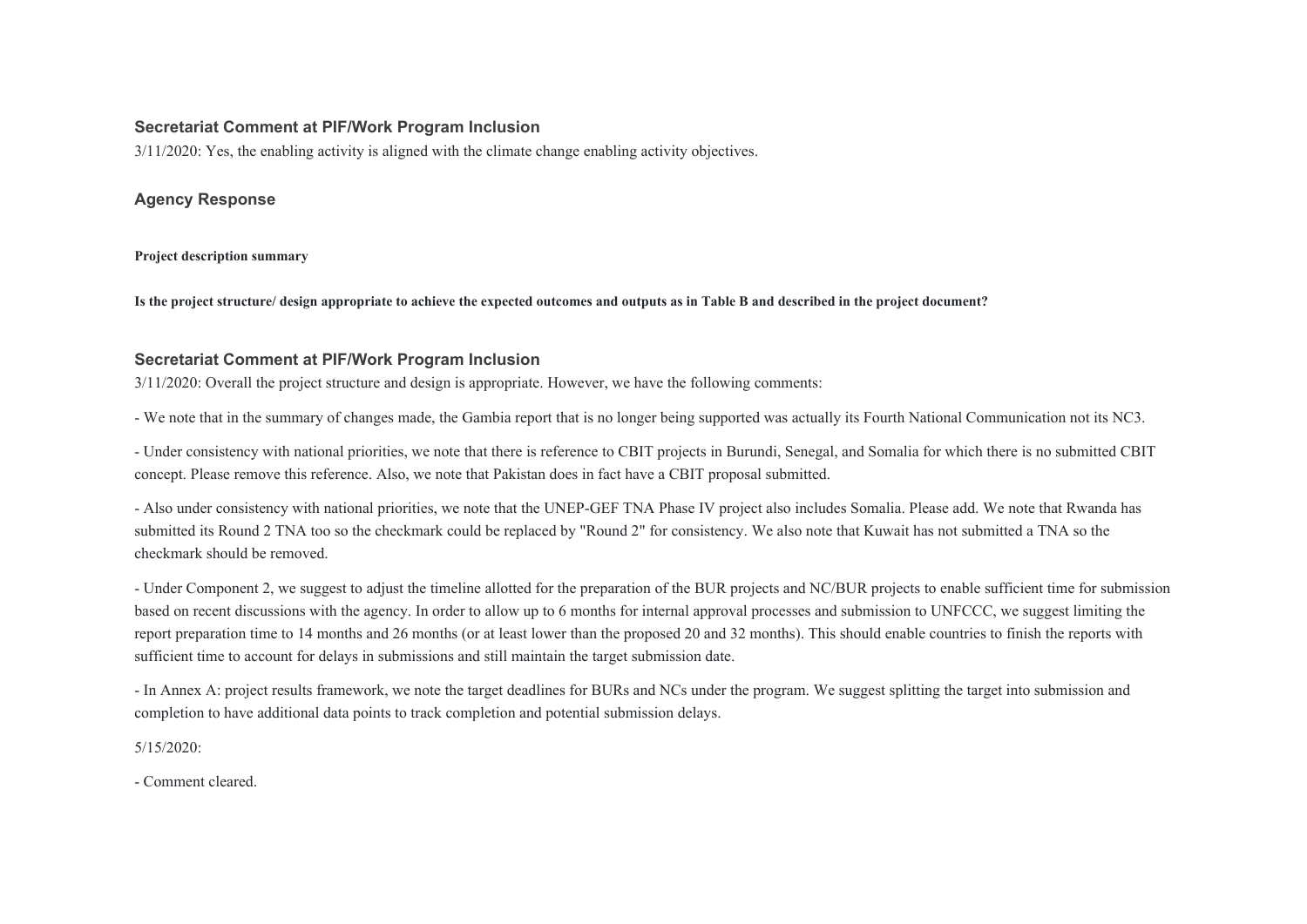- Comment not cleared. Changes were not made to the table regarding CBIT projects on the portal.

- Comment not cleared. Changes were not made to the table regarding TNAs on the portal.

- Comment cleared.

- Comment cleared.

6/15/2020: All remaining comments cleared.

# **Agency Response**

- [UNEP: 27/04/2020](unep:27/04/2020)

 **The summary of changes made, (Pg. 5):** - Error Corrected. The CEO ER now reflects the correct information for not only the Gambia, but Fiji and Dominica as well. All the three Countries have NC3 funds and were requesting for NC4 resources.

- **Under consistency with national priorities**: - The CBIT references and the TNA references have been corrected (page 9).

**Suggestions to adjust timelines under Component 2:** - Considering that many of the countries supported under this programme are LDCs and SIDS, (14 out of 18) countries in total), UNEP will continue to support and encourage all Countries to shorten their project cycle especially during the period of PIP preparation. The text in this section (pg.13) has therefore been revised to cater for the different national circumstances as follows: - '*14-18 months for BURs projects; and 24-28 months for NCs and NC/BUR combined projects.'*

**Proposed revision on Annex A on splitting the target into submission and completion dates:** - Our response on this relates to the previous comment on varied national circumstances. The following changes have been made in the Doc., to incorporate the technical completion and submission timelines: -

o Annex A has now been revised to include completion and submission targets (pages 34 and 37).

- o Annex H: Workplan pg. 63
- o Annex I: Supervision Plan pg. 64

### **UNEP's COMMENTS: - 11/06/2020**

**Done. Reference to** CBIT and TNA have been updated in the portal (page 9). Table II. (iii) Reports and Assessments Prepared by Countries under Relevant Conventions

#### **Co-financing**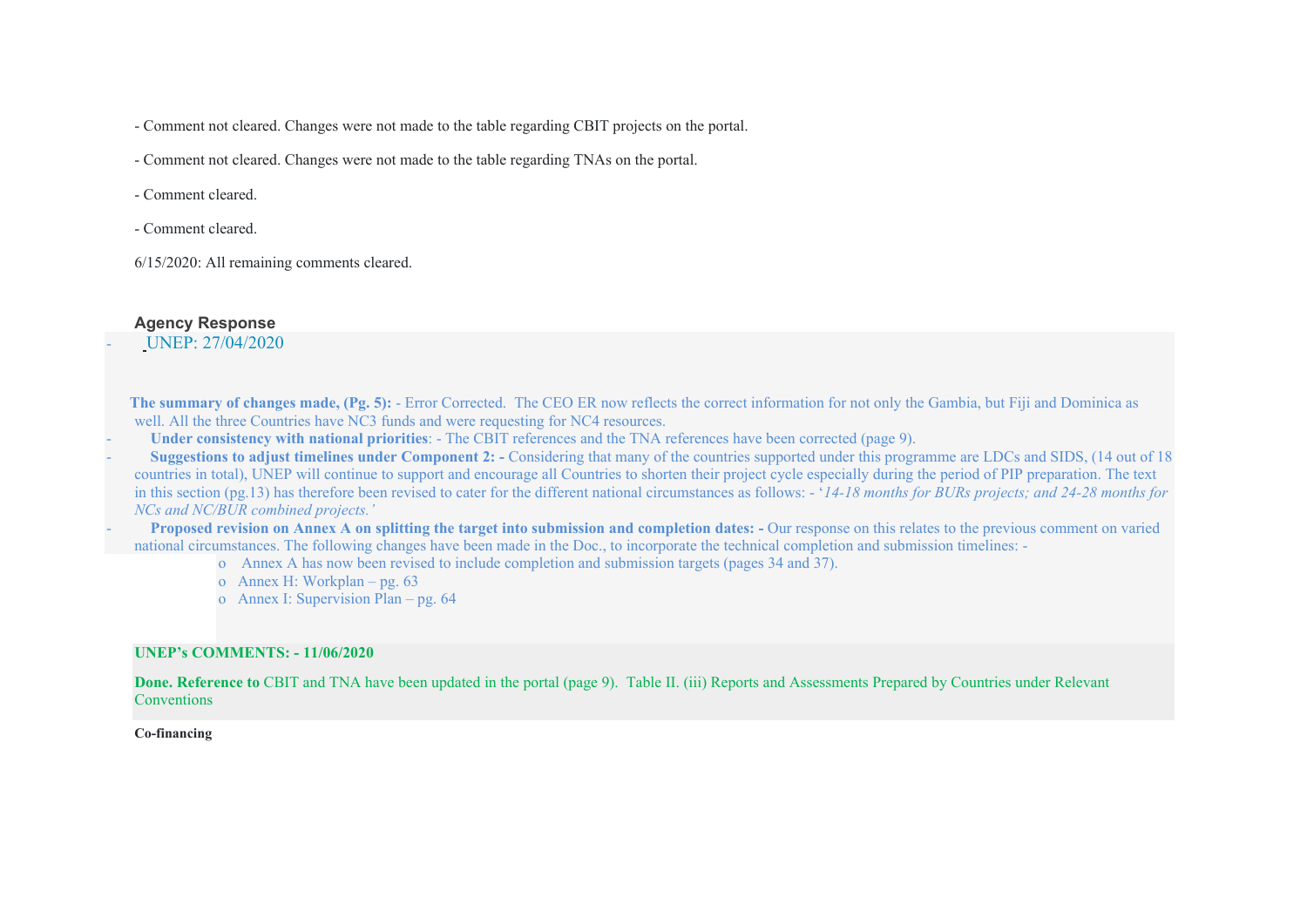**Are the confirmed expected amounts, sources and types of co-financing adequately documented, with supporting evidence and a description on how the breakdown of cofinancing was identified [and meets the definition of investment mobilized, and a description of any major changes from PIF, consistent with the requirements of the Co-Financing Policy and Guidelines?]** 

**Secretariat Comment at PIF/Work Program Inclusion** 3/11/2020: Yes, co-financing of \$40,000 in kind from UNEP has been confirmed. Co-financing from the recipient countries in-kind is expected and will be recorded and reported by the agency, but for now it cannot be confirmed. As co-financing is not required for EAs, this is cleared.

**Agency Response**

**GEF Resource Availability** 

**Is the proposed GEF financing in Table D (including the Agency fee) in line with GEF policies and guidelines?** 

**Secretariat Comment at PIF/Work Program Inclusion** 3/11/2020: The project budget has increased to \$10,110,480 due to the change in participating countries and reports to be supported. The amount continues to be in line with the amount allowed for each NC and BUR this umbrella program will support. This change represents and increase of 2% and therefore is in line with policies as a minor amendment.

**Agency Response Noted Are they within the resources available from: The STAR allocation?**

**Secretariat Comment at PIF/Work Program Inclusion** 3/11/2020: N/A

**Agency Response**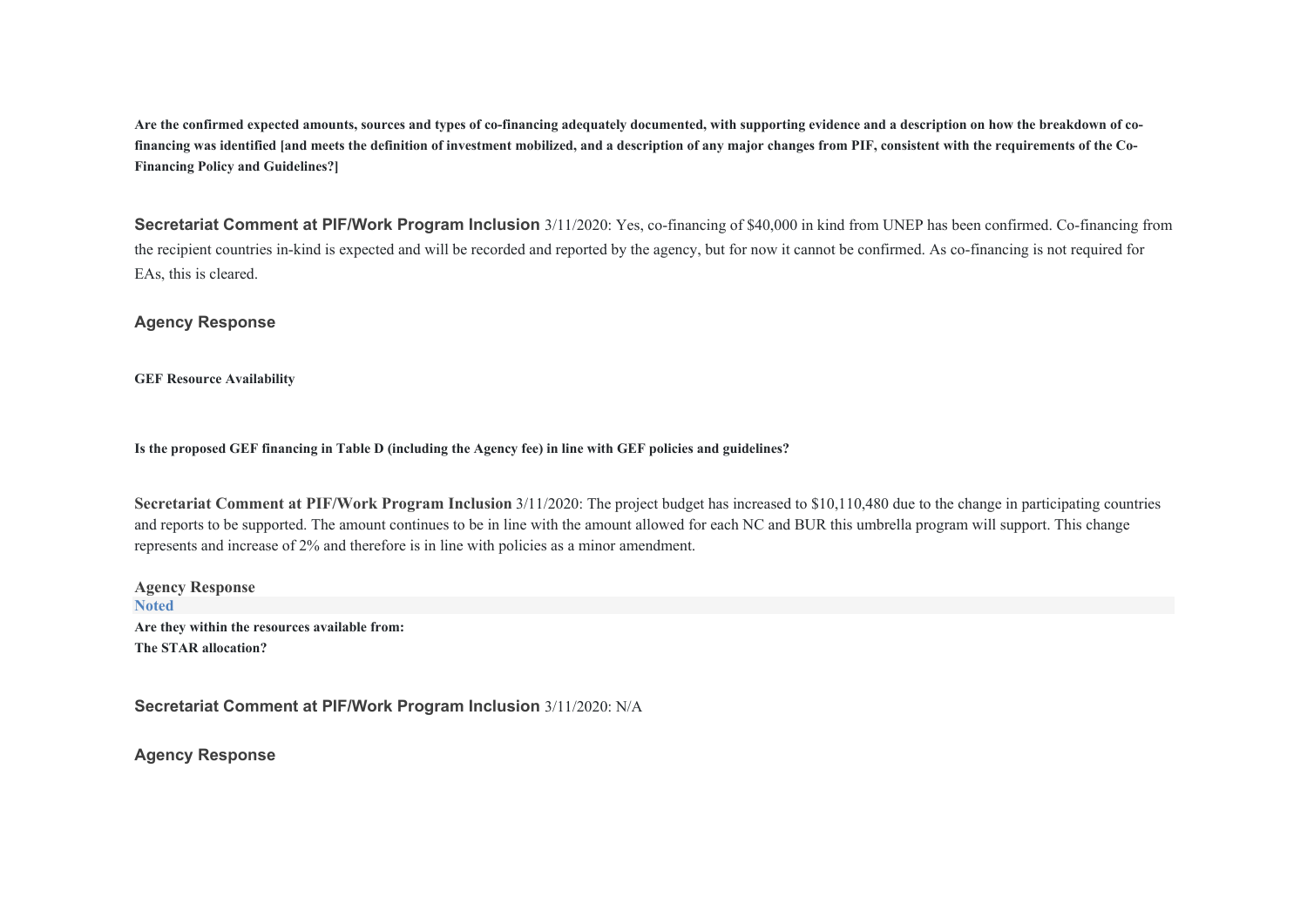#### **The focal area allocation?**

**Secretariat Comment at PIF/Work Program Inclusion** 3/11/2020: N/A

#### **Agency Response**

**The LDCF under the principle of equitable access** 

**Secretariat Comment at PIF/Work Program Inclusion** 3/11/2020: N/A

## **Agency Response**

**The SCCF (Adaptation or Technology Transfer)?** 

**Secretariat Comment at PIF/Work Program Inclusion** 3/11/2020: N/A

#### **Agency Response**

#### **Focal area set-aside?**

**Secretariat Comment at PIF/Work Program Inclusion** 3/11/2020: Yes, the amount requested is available in the climate change focal area set aside.

#### **Agency Response**

**Is the financing presented adequate and demonstrate a cost-effective approach to meet the project objectives?**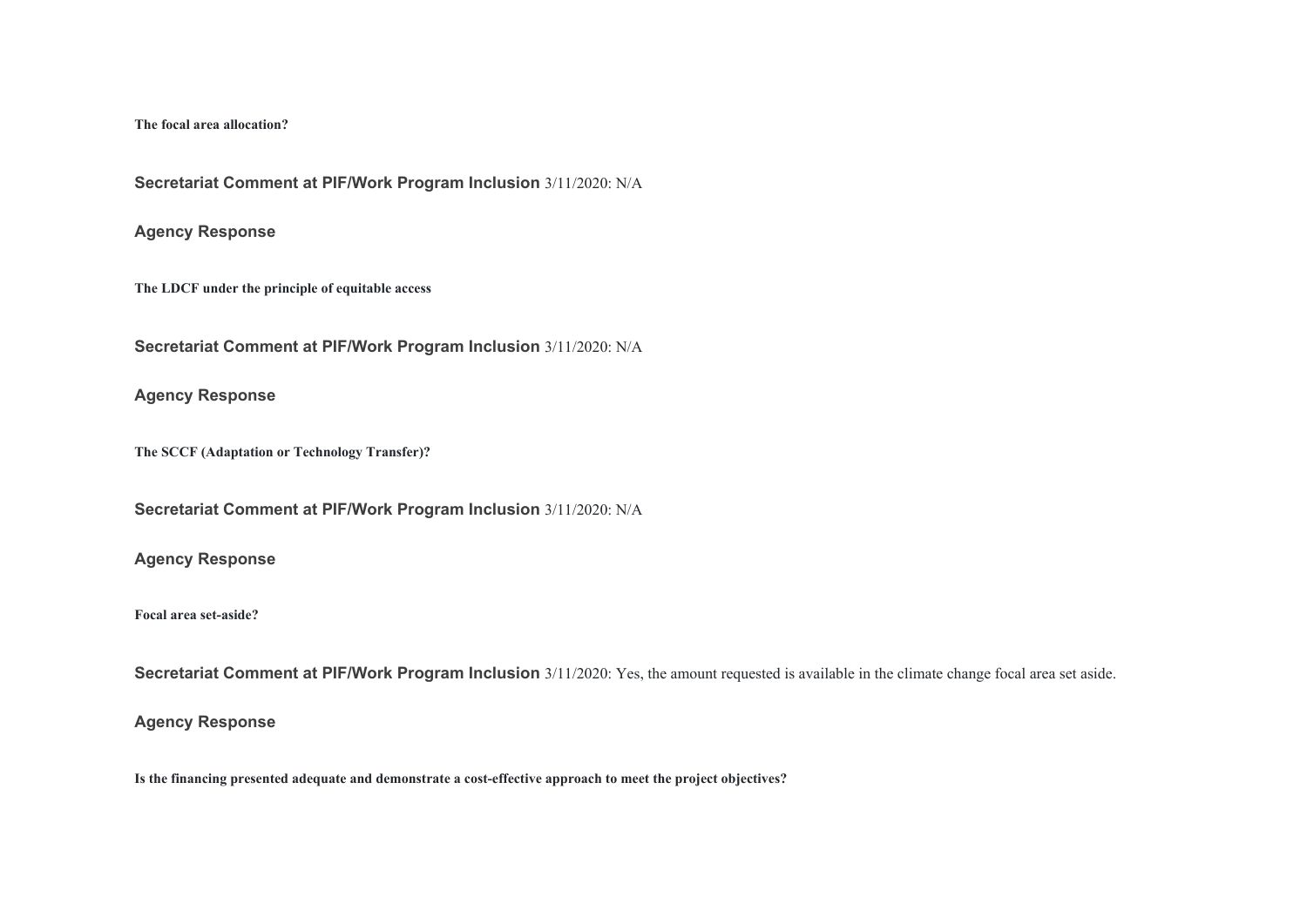**Secretariat Comment at PIF/Work Program Inclusion** 3/11/2020: Yes, the financing is adequate and cost-effective.

**Agency Response**

**Part 2: Enabling Activity Justification** 

**Background and Context.** 

**Are the achievements of previously implemented enabling activities cited since the country(ies) became a party to the Convention?** 

**Secretariat Comment at PIF/Work Program Inclusion** 3/11/2020: Yes.

**Agency Response**

**Goals, Objectives, and Activities. Is the project framework sufficiently described?** 

**Secretariat Comment at PIF/Work Program Inclusion** 3/11/2020: Yes.

**Agency Response**

**Stakeholders.** 

**Does the project include detailed report on stakeholders engaged during the design phase? Is there an adequate stakeholder engagement plan or equivalent documentation for the implementation phase, with information on Stakeholders who will be engaged, the means of engagement, and dissemination of information?**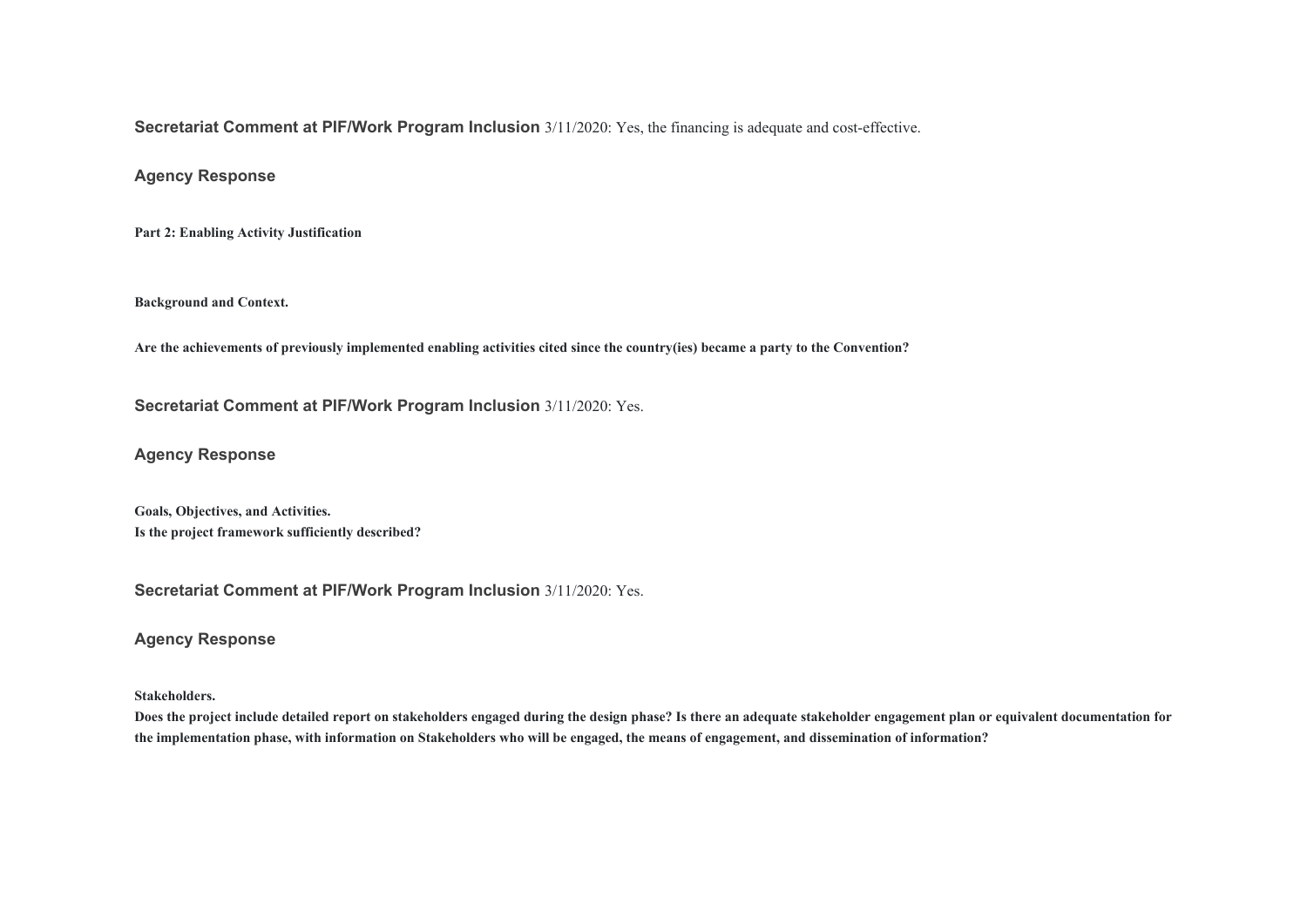**Secretariat Comment at PIF/Work Program Inclusion** 3/11/2020: Each country will carry out a comprehensive stakeholder analysis and mapping while they prepare their Project Implementation Plans and each executing agency will hold a project inception workshop where the roles and responsibilities of different stakeholders will be mapped out. Annex G specifies key arrangements and CSO participation. Comment cleared.

#### **Agency Response**

**Gender equality and women's empowerment.**

**Has the gender analysis been completed? Did the gender analysis identify any gender differences, gaps or opportunities linked to project/program objectives and activities? If so, does the project/program include gender-responsive activities, gender-sensitive indicators and expected results?** 

**Secretariat Comment at PIF/Work Program Inclusion**  $3/11/2020$ : During the preparation of their Project Implementation Plans, countries will include a gender analysis. These plans also include budget lines to include specific support to linkages between gender and climate change priorities. Comment cleared.

#### **Agency Response**

**Monitoring and Evaluation.** 

**Does the project include a budgeted M&E Plan?** 

#### **Secretariat Comment at PIF/Work Program Inclusion**

3/11/2020: Yes, however, we note that financial audits have been included in the M&E budget. These are part of the PMC. Please revise.

5/15/2020: There seems to have been confusion over this comment. We just wanted audits to be removed from Annex F: M&E budget and workplan, as according to GEF guidelines, financial auditing falls under execution functions funded by the GEF under the PMC and not part of the M&E budget. The way audits were included in the original budget submitted was fine (please revert back).

6/15/2020: Comment cleared.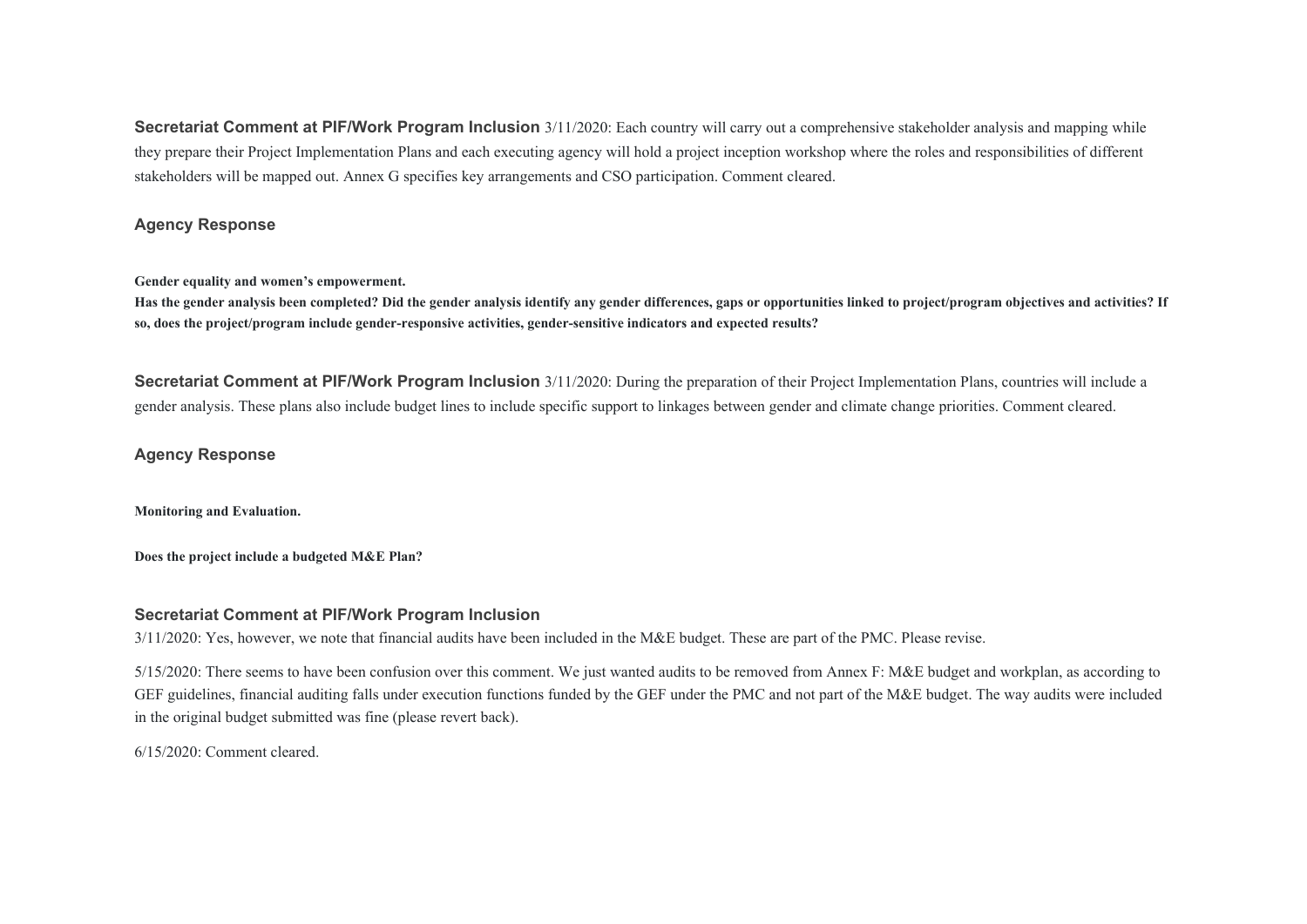# **Agency Response UNEP: 27/04/2020**

#### Revision made.

The project duration has been slightly shortened, resulting in reduced number of annual Audit cycles for the NC and NC&BUR projects from 5 to 4 cycles. This has decreased the total Audit costs from US\$ 205,000 initially proposed to US\$ 170,000 in the revised package.

This Audit costs has now been included under the PMC, resulting in the PMC being more than the recommended 10% of each project's sub-total. The PMC proposed has taken into consideration (i) project duration as well as (ii) the lowest funds needed to sustain project personnel and other overhead costs. We therefore request GEF's approval of this, as any further reduction of the PMC will negatively impact the ability of the participating countries to execute these projects.

The costs proposed is as follows; -

| Project Type = Revised $PMC$                     | Description of PMC Budget Breakdown                                                                                                                        |  |
|--------------------------------------------------|------------------------------------------------------------------------------------------------------------------------------------------------------------|--|
| BUR Project = $\text{USS } 39,500$               | Project Duration: - Yr. 2020 – Yr. 2023.<br>No. of Annual Audits: - 3 annual Audits $\omega$ , \$2,500 = US\$ 7,500<br>Other PM related costs: US\$ 32,000 |  |
| NC Project = $\text{USS } 55,450$                | Project Duration Yr. 2020 - Yr. 2024.<br>No. of Audits: - Reduced from 5 to 4 annual Audits = US\$ 10,000<br>Other PM related costs: US\$ 45,450           |  |
| Combined NC/BUR Project = $\text{USS}$<br>87,450 | Project Duration Yr. 2020 - Yr. 2024.<br>No. of Audits: - Reduced from 5 to 4 annual Audits = US\$ 10,000<br>Other PM related costs: US\$ 77,450           |  |

We have also noted that the GEF NC & BUR Policy documents[1]<sup>1</sup>, that Parties refer to during the PIP preparation, excludes the Audit costs from the PMC. We therefore request your guidance/update on this Policy Doc, which is posted on the UNFCCC website.

https://www.thegef.org/sites/default/files/documents/GEF\_Policy\_Guidelines\_for\_the\_financing\_of\_\_Biennial\_update\_reports\_for\_Non-Annex\_1\_Parties.pdf

[<sup>\[1\]</sup>](file:///C:/9th%20Umbrella/Submission%20to%20the%20GEF_2020/GEF%20-%20Resubmission%20March_16.2020/GEFID10167_Response%20to%20Comments%2003-16-2020.docx#_ftnref1) The BUR and NC guiding Policy documents had the Audit costs separated.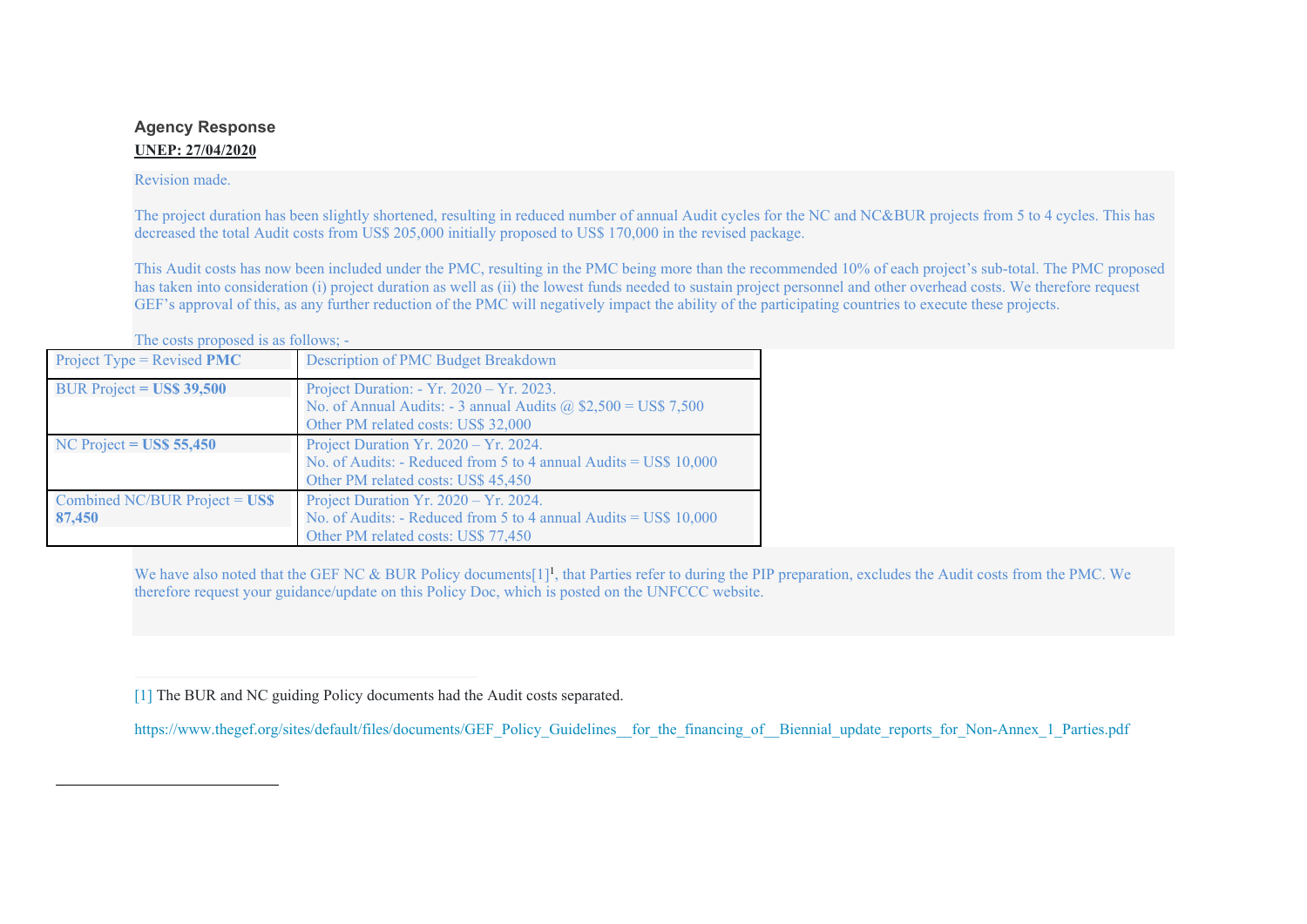#### **UNEP: 11/06/2020**

Updated. Audit costs have been excluded from Annex  $F - pg$ . 59 on Monitoring and Evaluation; and we have reverted to the way Audits were included in the original budget breakdown as presented in PG. 55 – 58.

**Cost Effectiveness.** 

**Is the project cost effective?** 

**Secretariat Comment at PIF/Work Program Inclusion** 3/11/2020: Yes.

**Agency Response**

**Cost Ranges** 

**If there was a deviation in the cost range, was this explained?** 

**Secretariat Comment at PIF/Work Program Inclusion** 3/11/2020: As this project is an umbrella program supporting a large number of SIDS and LDCs it is requesting an additional 3% of the project cost (equivalent to \$294,480) to provide additional execution support to these 14 countries as necessary. Cleared.

**Agency Response**

**Part III. Endorsement/ Approval by OFP** 

**Country endorsement**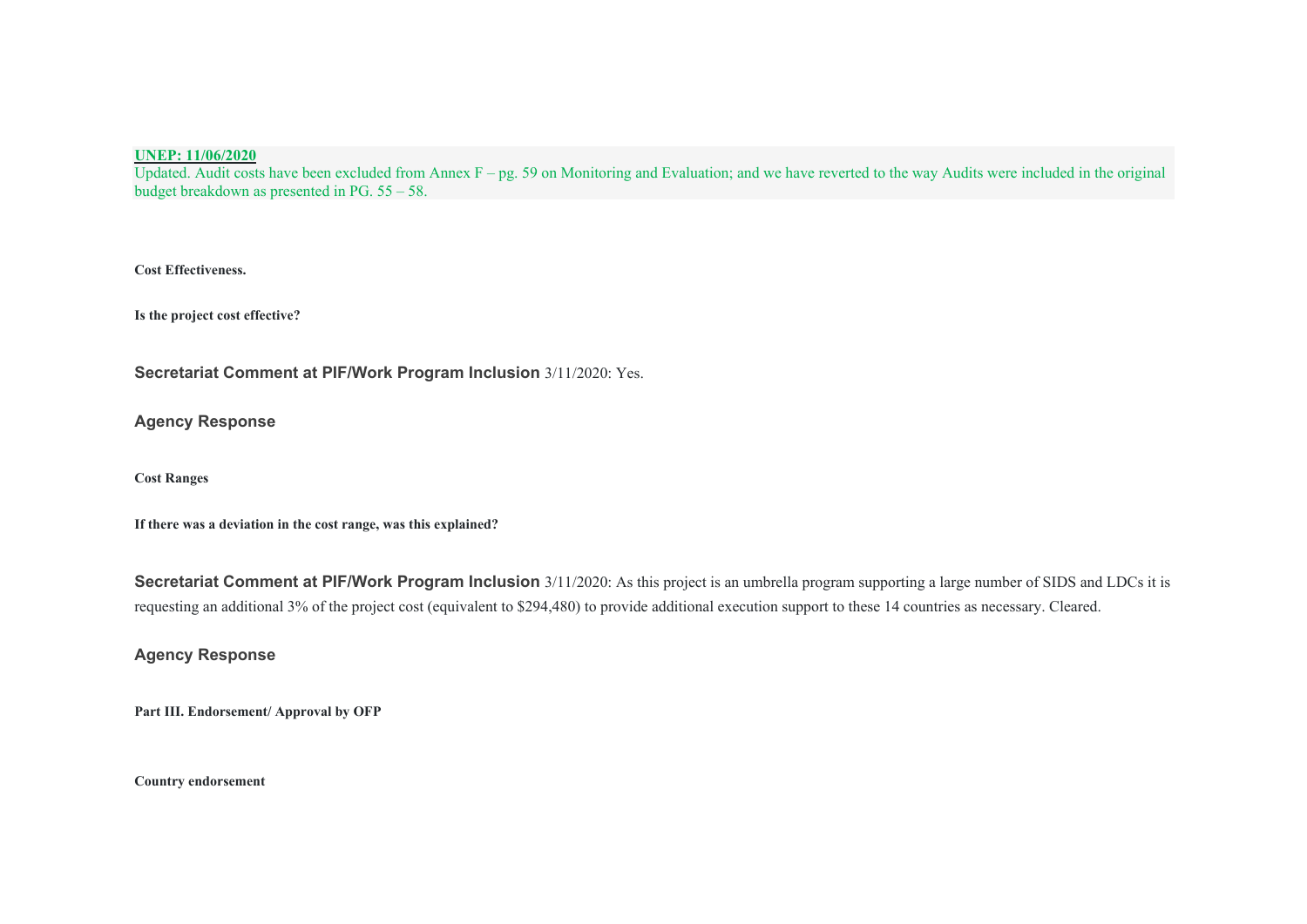**Has the project been endorsed by the country's GEF Operational Focal Point and has the name and position been checked against the GEF database?** 

#### **Secretariat Comment at PIF/Work Program Inclusion**

3/11/2020: The new countries that are part of this project are Guinea-Bissau, Kuwait, Rwanda and St. Vincent and the Grenadines. Letters of endorsement from these countries have been submitted and checked against the GEF database. We also note that there is now a new OFP for Pakistan, yet the correct OFP endorsed it at PIF.

5/15/2020: Noted.

**Agency Response UNEP: 27/04/2020**

Letter of Endorsement from the new GEF OFP of Pakistan, Ms. Naheed Shah Durrani dated 13th April 2020 attached

**Response to Comments** 

**Are all the comments adequately responded to? (only as applicable)** 

# **GEF Secretariat Comment**

3/11/2020:

Project Execution Arrangements:

- We note the request from Afghanistan and Yemen for additional execution support from UNEP. This is cleared.

- However, we also noted a letter of request for additional execution support to Kuwait. Under Institutional framework for project implementation, the executing entity for Kuwait is shown to be the Kuwait Environment Public Authority, yet in the following page (p. 28 in ProDoc) it mentions UNEP will support project work in Kuwait. This is not consistent and it is not cleared. Please revise.

- We note that Annex G incorrectly includes information for project execution arrangements for Fiji and not Kuwait. Please fix.

Submission of previous reports: We confirm that all participating countries in the amended program have submitted their previous reports. Cleared.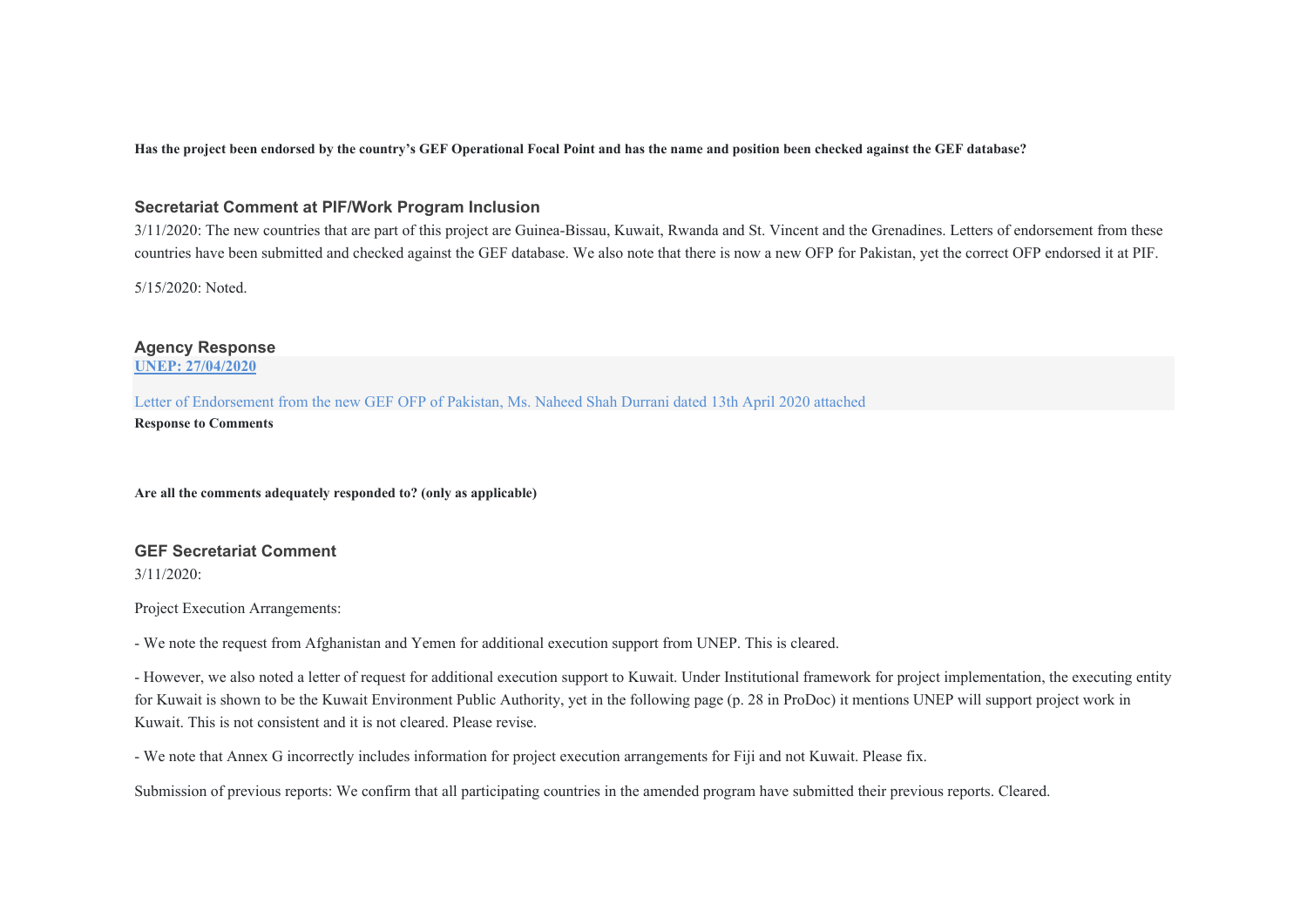Detailed information per country: additional information per country on institutional arrangements, CSO engagement, and coordination with other ongoing activities has been provided in Annex G. Cleared.

5/15/2020:

Project Execution Arrangements: Information regarding Kuwait has been updated throughout. Comment cleared.

#### **Agency Response**

**UNEP: 27/04/2020** 

 **- Annex G** has now been updated with Kuwait's institutional arrangement, and Fiji have been excluded.

**- Annex G. & Information on project implementation for Kuwait is now consistent.** Information on Institutional Arrangement updated to show the collaboration between the Kuwait Environment Public Authority and the UNEP Regional Office for West Asia - throughout the Project Document – pg. 27, pg. 61. 5. Additional information in Annex G, for Kuwait updated as well, in pg. 16 – 19.

**Other Agencies comments?** 

**Secretariat Comment at PIF/Work Program Inclusion** 3/11/2020: N/A

**Agency Response**

**Council comments** 

#### **Secretariat Comment at PIF/Work Program Inclusion**

3/11/2020: Yes, comments from the US, Canada and Germany have been adequately addressed. We note there is an additional comment from Norway-Denmark that was not included, yet it does not require a response. Please add it to the table nonetheless.

[https://www.thegef.org/sites/default/files/work-program-documents/GEF\\_C.56\\_compilation\\_council\\_comments\\_2.pdf](https://www.thegef.org/sites/default/files/work-program-documents/GEF_C.56_compilation_council_comments_2.pdf)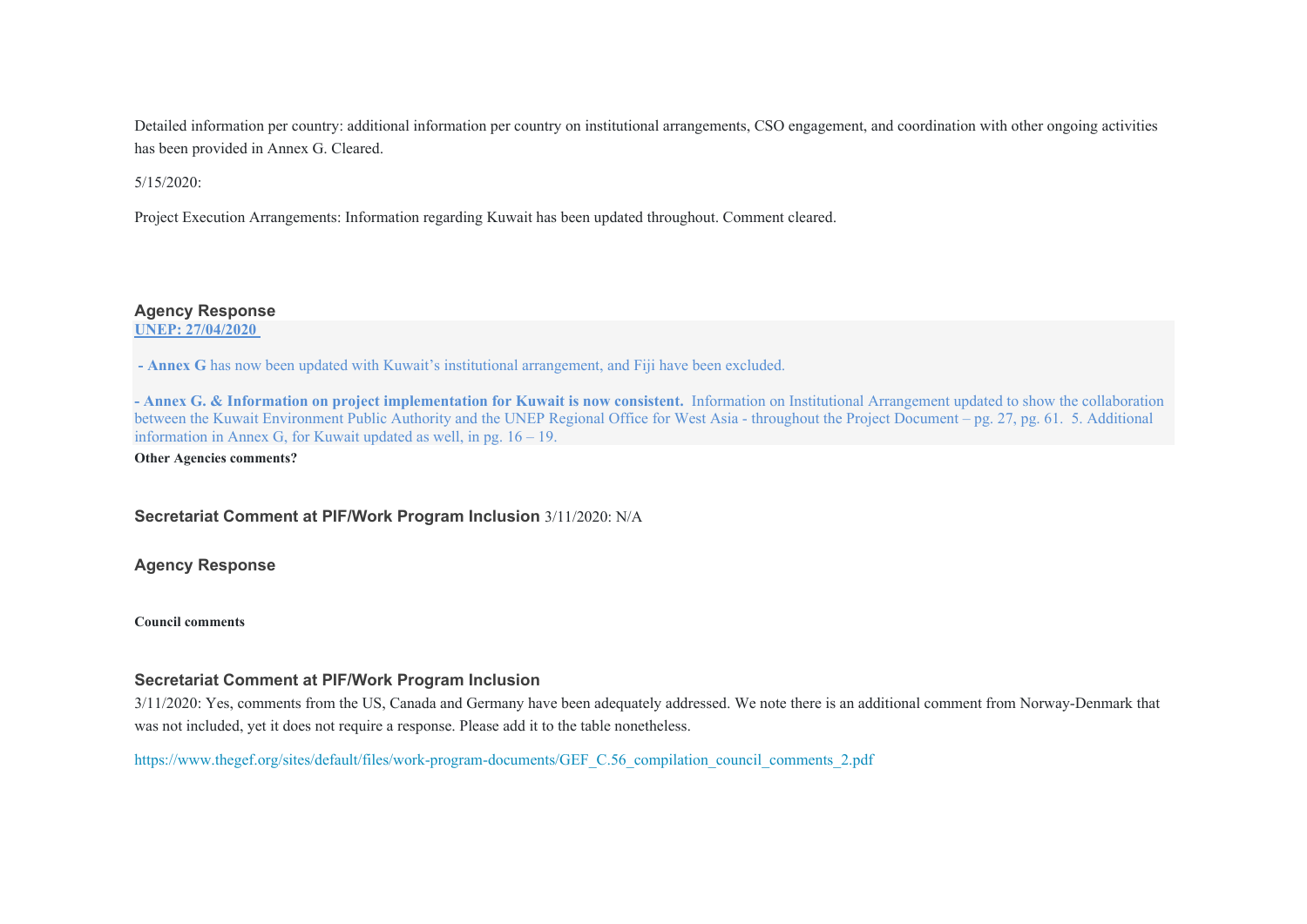5/15/2020: Comment cleared.

#### **Agency Response UNEP: 27/04/2020**

The comment from Norway-Denmark have been added to the table in Annex 2 (pages 41-42). **STAP Comments** 

**Secretariat Comment at PIF/Work Program Inclusion** 3/11/2020: N/A

**Agency Response**

**Convention Secretariat comments** 

**Secretariat Comment at PIF/Work Program Inclusion** 3/11/2020: N/A

**Agency Response**

**CSOs comments** 

**Secretariat Comment at PIF/Work Program Inclusion** 3/11/2020: N/A

**Agency Response**

**GEFSEC DECISION**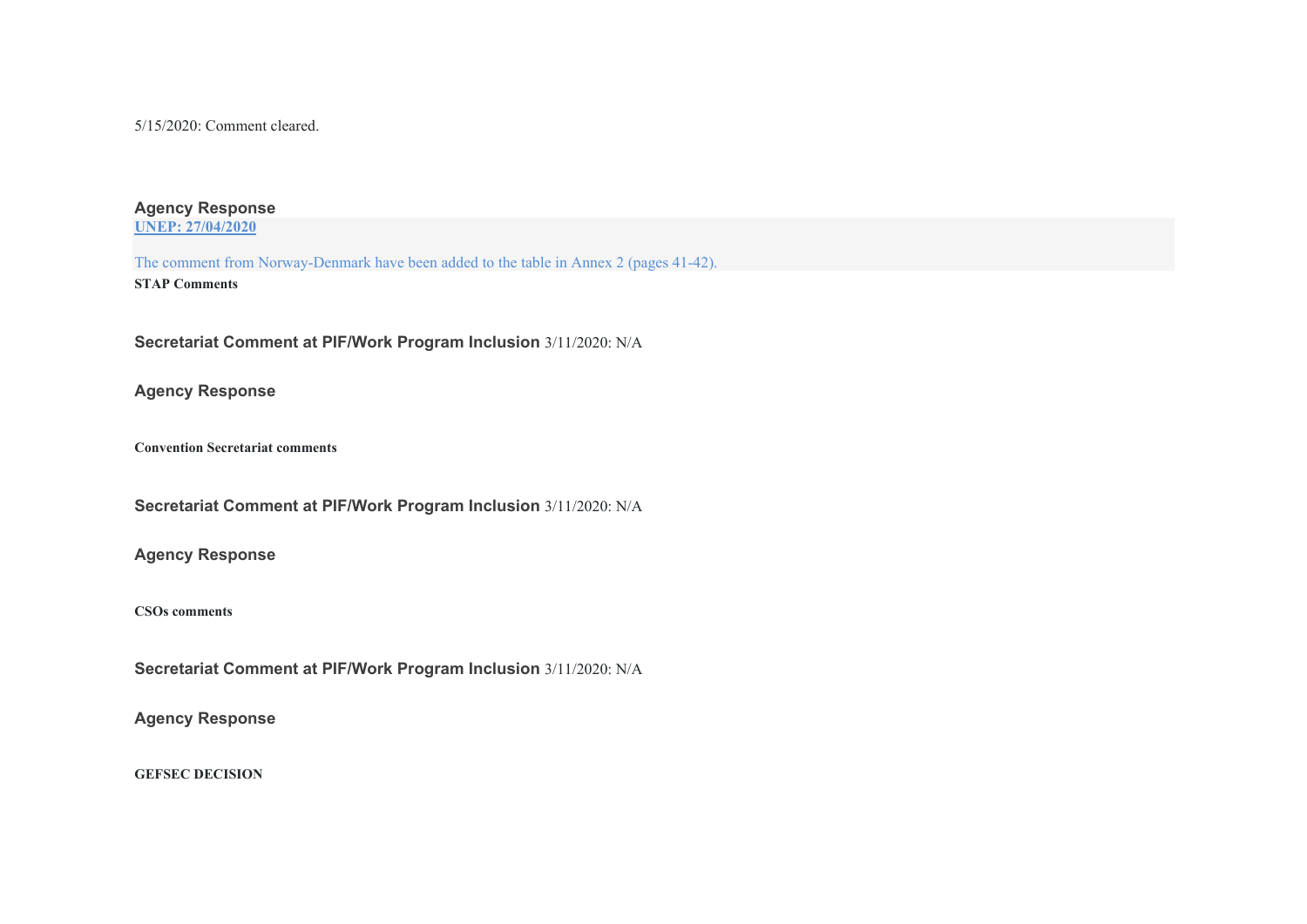#### **RECOMMENDATION**

#### **Is CEO Endorsement/approval recommended?**

# **Secretariat Comment at PIF/Work Program Inclusion**

3/11/2020: Not yet. Please address comments above.

5/15/2020: Please address remaining comments.

6/15/2020: All remaining comments cleared. P.M. recommends technical clearance.

#### **Review Dates**

|                                         | <b>Secretariat Comment at CEO Endorsement</b> | <b>Response to Secretariat comments</b> |
|-----------------------------------------|-----------------------------------------------|-----------------------------------------|
| <b>First Review</b>                     |                                               |                                         |
| <b>Additional Review (as necessary)</b> |                                               |                                         |
| <b>Additional Review (as necessary)</b> |                                               |                                         |
| <b>Additional Review (as necessary)</b> |                                               |                                         |
| <b>Additional Review (as necessary)</b> |                                               |                                         |

**CEO Recommendation** 

**Brief reasoning for CEO Recommendations**